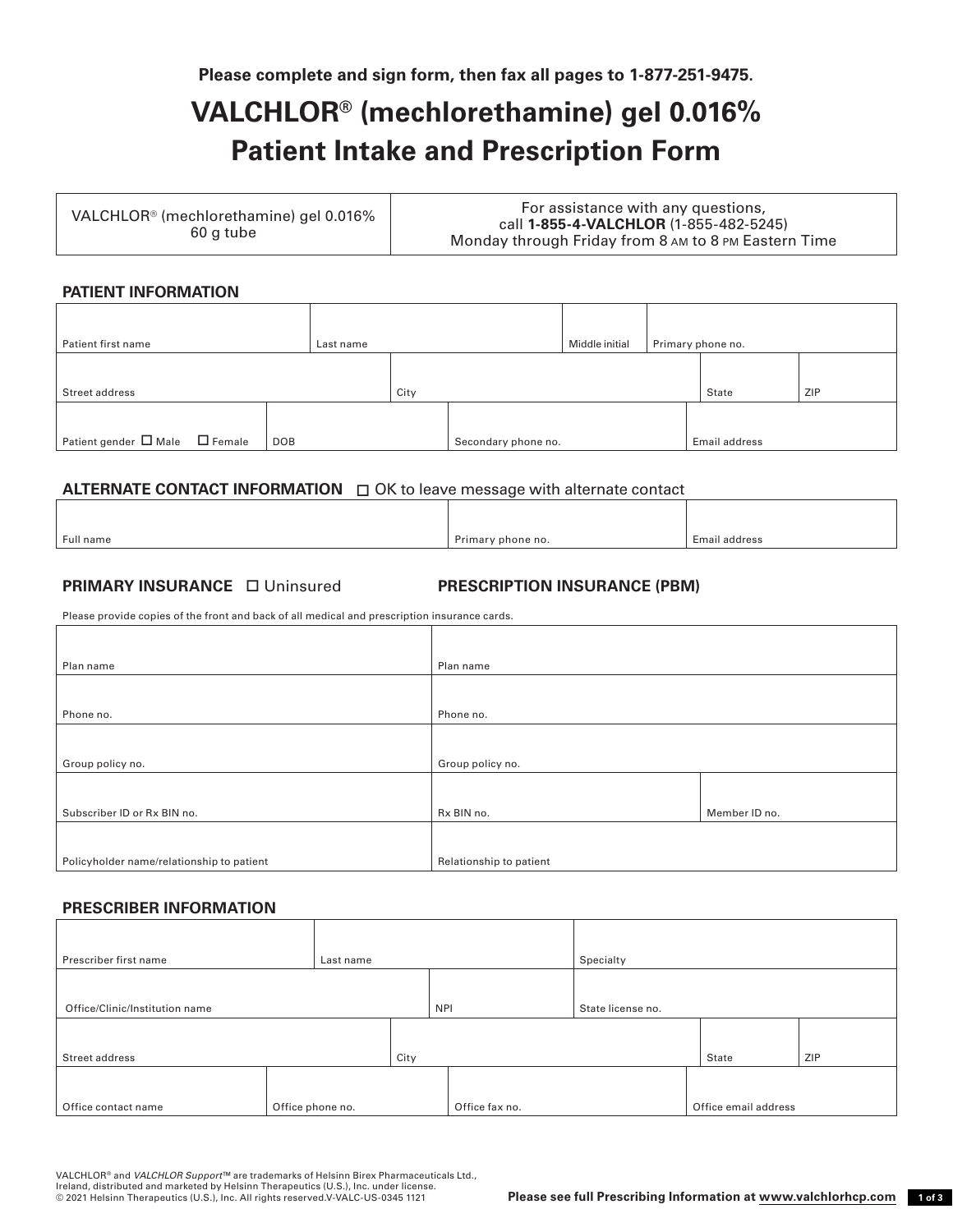# **Please complete and sign form, then fax all pages to 1-877-251-9475.**

#### **PRESCRIPTION and CLINICAL INFORMATION:** Please complete to avoid Prior Authorization delays.

**Primary diagnosis ICD-10**: C84.00 Mycosis Fungoides, or

#### **Other ICD-10**:

Biopsy-confirmed diagnosis of mycosis fungoides-type cutaneous T-cell lymphoma (MF-CTCL): Yes  $\Box$  No  $\Box$ Prior skin-directed therapies:

Estimated **Body Surface Area (BSA) percentage** affected: **MF-CTCL staging:** 

| VALCHLOR <sup>®</sup> (mechlorethamine) gel 0.016%<br>60 g tube                  | Physician's signature (required by law)                                                                                                                                                                                                                                           |                                                                                                                                                                                                                                |  |  |
|----------------------------------------------------------------------------------|-----------------------------------------------------------------------------------------------------------------------------------------------------------------------------------------------------------------------------------------------------------------------------------|--------------------------------------------------------------------------------------------------------------------------------------------------------------------------------------------------------------------------------|--|--|
| $\Box$ Directions: apply a thin film once daily to<br>affected areas of the skin |                                                                                                                                                                                                                                                                                   |                                                                                                                                                                                                                                |  |  |
| $\Box$ Directions (if different from above):                                     | $\Box$ (no stamps) Dispense as written                                                                                                                                                                                                                                            | $\Box$ (no stamps) Substitution allowed                                                                                                                                                                                        |  |  |
|                                                                                  |                                                                                                                                                                                                                                                                                   | Date: the contract of the contract of the contract of the contract of the contract of the contract of the contract of the contract of the contract of the contract of the contract of the contract of the contract of the cont |  |  |
|                                                                                  | Prescriber Attestation: I authorize Helsinn Therapeutics (U.S.), Inc., its affiliates, agents,<br>and contractors (collectively, "Helsinn") to transmit the above prescription by any means<br>allowed under applicable law to the appropriate specialty pharmacy for my patient. |                                                                                                                                                                                                                                |  |  |
| Quantity: ________tube(s)                                                        | The prescriber is to comply with his/her state-specific prescription requirements such as<br>e-prescribing, state-specific prescription form, fax language, etc. Non-compliance with<br>state-specific requirements could result in outreach to the prescriber.                   |                                                                                                                                                                                                                                |  |  |
| Need refills: ______ for number of refills authorized                            | □ No Known Drug Allergies (NKDA)<br>$\Box$ Allergies (please list)                                                                                                                                                                                                                |                                                                                                                                                                                                                                |  |  |
| $\Box$ New prescription $\Box$ Renewal                                           |                                                                                                                                                                                                                                                                                   |                                                                                                                                                                                                                                |  |  |
|                                                                                  | <b>Other medications</b>                                                                                                                                                                                                                                                          |                                                                                                                                                                                                                                |  |  |
|                                                                                  |                                                                                                                                                                                                                                                                                   |                                                                                                                                                                                                                                |  |  |
|                                                                                  |                                                                                                                                                                                                                                                                                   |                                                                                                                                                                                                                                |  |  |
|                                                                                  |                                                                                                                                                                                                                                                                                   |                                                                                                                                                                                                                                |  |  |